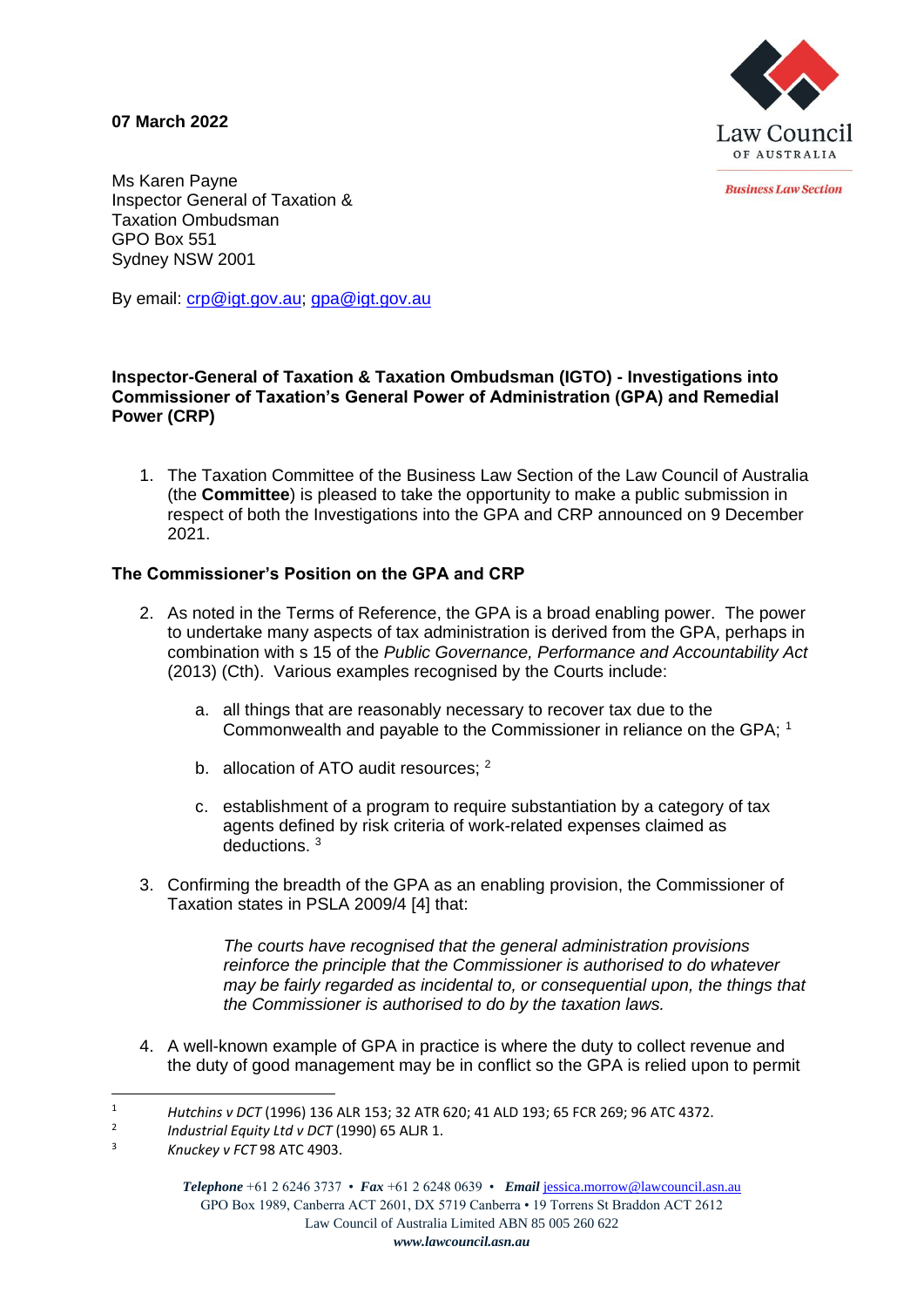the Commissioner to form a judgement in appropriate cases that the tax liabilities should be settled or compromised. 4

- 5. Many more examples could be added, reflecting the breadth and depth of the ATO as an administrator of tax laws, which do not find their source of power in specific statutory provisions.
- 6. Nevertheless, the Commissioner is clear that the GPA is a narrow power from the perspective of providing relief for taxpayers. As the Commissioner states in a passage immediately following that just quoted in PSLA 2009/4[4]:

*The GPA are narrow in scope and governed by the operation of administrative law principles. A proper exercise of the powers is confined to dealing with management and administrative decisions, such as the allocation of compliance resources more broadly recognised as practical compliance approaches.* 

*The Commissioner's GPA cannot be used to remedy defects or omissions in the law. It is the Commissioner's remedial power which provides discretion to modify the operation of a tax law to ensure it can be administered to achieve its intended purpose or object.* 

7. The Commissioner's view that the GPA is subject to the law is clearly reinforced by the decision of the Full Federal Court in *Macquarie Bank Ltd v Commissioner of Taxation* [2013] FCAFC 119. The Court stated at [11]:

> *The power of the general administration of tax legislation given to the Commissioner, by provisions like s 8 of the 1936 Act, s 356-5 of schedule 1 of the 1953 Act and s 44 of the Financial Management and Accountability Act 1997 (Cth) ('1997 Act'), does not permit the Commissioner to dispense with the operation of the law. The power of general administration in such provisions is not a discretion to modify, or which modifies, the liability to tax imposed by the statute: the power in such provision for general administration (coupled with whatever discretion they may contain) affects the administration of the Acts and not the Commissioner's duty to act according to law and to assess taxpayers to the correct amount of liability imposed by the legislation.*

- 8. The Committee adds that it is also well established that there is no estoppel against the operation of the law as a result of a statement made by the Commissioner: *Federal Commissioner of Taxation v Federal Commissioner of Taxation v Wade* (1951) 84 CLR 105.
- 9. The Commissioner's position is clear that solutions based on law interpretation, taking a purposive approach to the construction of statutes, should be exhausted before consideration is given to resort to the GPA. <sup>5</sup> The Commissioner states:

*In the course of administering tax laws on behalf of the Commissioner, our primary focus should be on interpreting the law in a manner which supports* 

<sup>4</sup> PSLA 2009/4 Appendix B[4]; *Grofam Pty Ltd & Ors v The Commissioner of Taxation of the Commonwealth of Australia* [1997] FCA 660; *IRC v National Federation of Self-Employed & Small Businesses Ltd* [1982] AC 617.

 $5$  PSLA 2009/4 [3].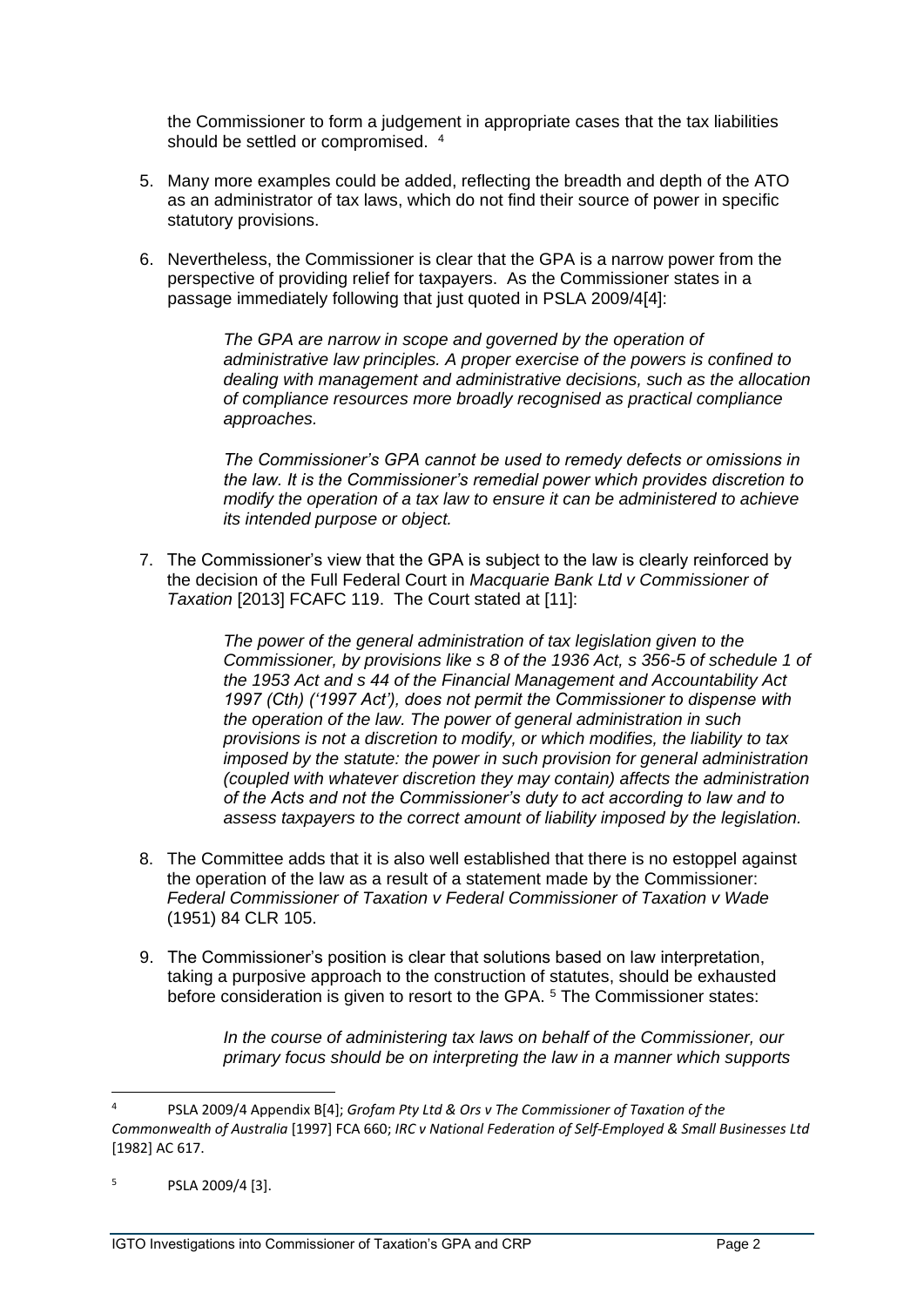*that law's purpose. This means that where the law is open to more than one interpretation the alternative interpretations of the law should be explored before considering reliance on the GPA.* 

*In the rare circumstance where the operation of the law is unclear or leads to unforseen or unexpected consequences, it may be appropriate to consider whether the issue can be resolved using the Commissioner's GPA.* 

- 10. What then, once law interpretation solutions have been exhausted, may the Commissioner do to relieve the position of taxpayers aside from exercise of the CRP, which is itself a narrow power that may only be exercised in defined circumstances?
- 11. The Commissioner points to "practical compliance approaches", which are explained as follows:

*Consistent with the ATO's intent to concentrate our efforts on matters that pose the highest risk to efficient and effective administration of the tax and superannuation systems, we also understand that most people want to do the right thing. Given this, we may choose to not allocate compliance resources or take other compliance action to examine certain interactions with the tax and superannuation systems so we can better utilise our limited resources for an optimal outcome. <sup>6</sup>*

- 12. Two examples are given in PSLA 2009/4:
	- a. decisions not to undertake compliance action affecting a class of taxpayers or industry group for prior years or periods;
	- b. third party errors affecting income tax assessments.

## **Observations**

- 13. The Committee agrees generally with the Commissioner's account of the legal position in PSLA 2009/4.
- 14. The Committee makes the following observations drawn on member experience.

## *Purposive Legal Interpretation*

- 15. As noted earlier, the Commissioner's policy is to exhaust the possibilities of a purposive legal interpretation before consideration is given to resort to the GPA.
- 16. The Committee understands that this policy requires that statutory interpretation is to be undertaken having regard to principles as stated by the High Court, noting the legislative direction in s 15AA of the *Acts Interpretation Act 1901* (Cth) that

*In interpreting a provision of an Act, the interpretation that would best achieve the purpose or object of the Act (whether or not that purpose or object is expressly stated in the Act) is to be preferred to each other interpretation.*

<sup>6</sup> PSLA 2009/4 [6].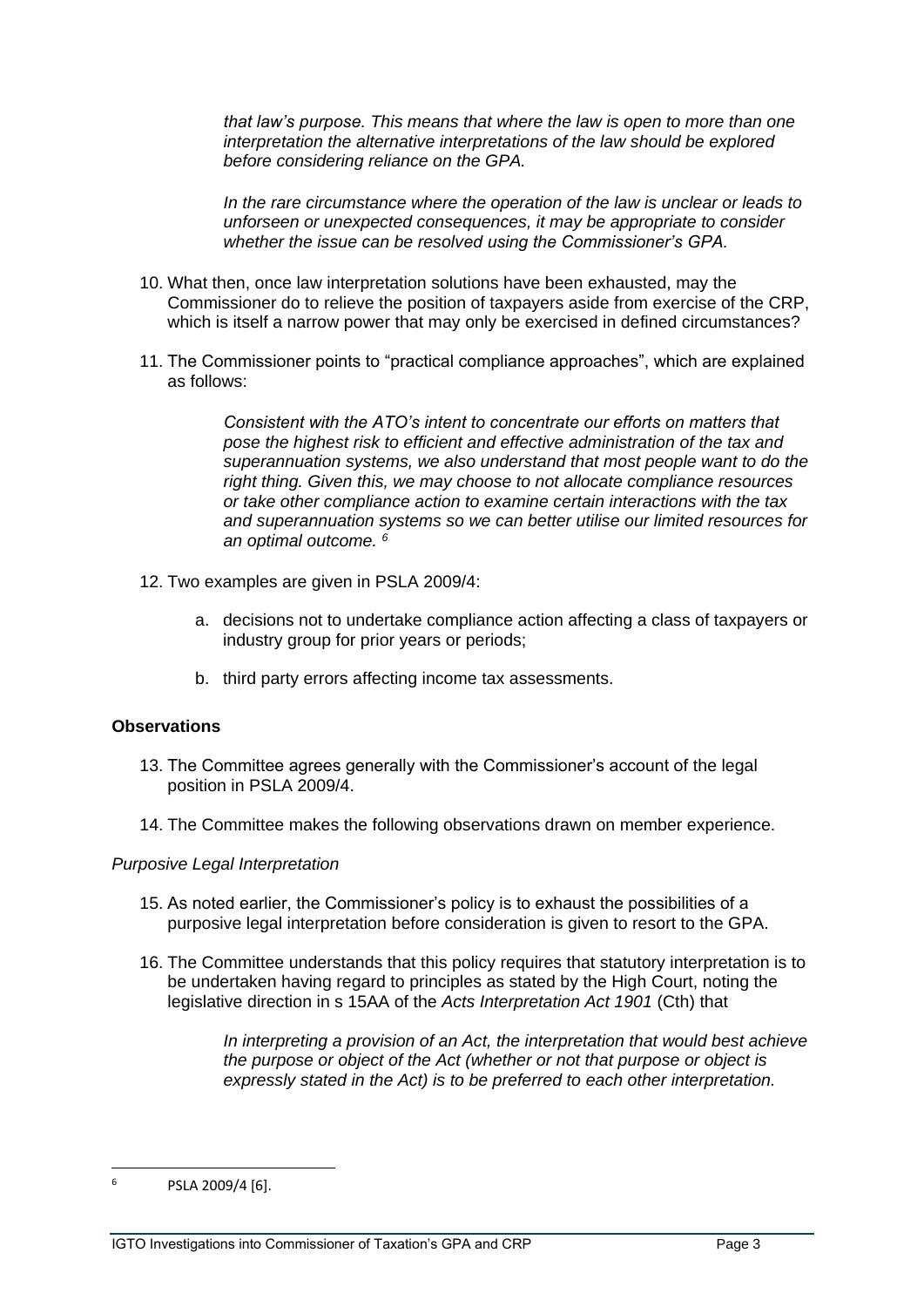- 17. The Committee agrees with the importance placed by the Commissioner on seeking to find relief for taxpayers from harsh or unintended legislative consequences in purposive legal interpretation.
- 18. However, application of this policy is necessarily difficult in particular cases because of the need to discover and evaluate evidence of legislative purpose, based on specific legislative text, context and, where relevant, secondary materials as permitted by s 15AB of the *Acts Interpretation Act 1901* (Cth).
- 19. A variety of purposes will be evident in legislation of the length and complexity of Australian taxation legislation. Depending upon the provision, the legislature may intend, for example, to impose tax, allocate taxing rights, provide for duties or discretions, protect the integrity of particular measures or the system as a whole, establish procedures, benefit taxpayers or provide economic incentives.
- 20. The Committee considers that the purpose is never singular across taxation legislation such as to protect the revenue or that all other purposes are subject to an over-riding obligation to protect the revenue.
- 21. The complexity of discovering the true purpose can be indicated by some common examples.
- 22. *First*, in the general formula for income tax legislation, whilst tax is imposed simplistically on assessable income, it would be wrong to say that the purpose of the legislation is simply to impose tax without also taking into account the allowance of deductions necessarily incurred in the gaining or production of that income. The purpose of the legislation to tax assessable income is not to the exclusion of promotion of the activity which generates it. It would therefore not be a correct purposive approach to the task of interpreting the law to maximise what is taxable income and minimise what is an allowable deduction.
- 23. The majority of the High Court also observed in *Alcan (NT) Alumina Pty Ltd v Commissioner of Territory Revenue* [2009] HCA 41; 239 CLR 27; 83 ALJR 1152; 260 ALR 1; (2009) ATC 20–134; 73 ATR 256 in paragraph 51:

Fixing upon the general legislative purpose of raising revenue carried with it the danger that the text did not receive the attention it deserves. This danger was adverted to by Gleeson CJ in *[Carr v Western Australia](https://jade.io/article/16444)*<sup>7</sup> when he said:

*"[I]t may be said that the underlying purpose of an Income Tax Assessment Act is to raise revenue for government. No one would seriously suggest that s [15AA](https://jade.io/article/219526/section/2256) of the [Acts Interpretation](https://jade.io/article/219526)  [Act](https://jade.io/article/219526) has the result that all federal income tax legislation is to be construed so as to advance that purpose. Interpretation of income tax legislation commonly raises questions as to how far the legislation goes in pursuit of the purpose of raising revenue. In some cases, there may be found in the text, or in relevant extrinsic materials, an indication of a more specific purpose which helps to answer the question. In other cases, there may be no available indication of a more specific purpose. Ultimately, it is the text, construed according to such* 

 $7$  [74] (2007) 232 CLR 138 at 143 [6].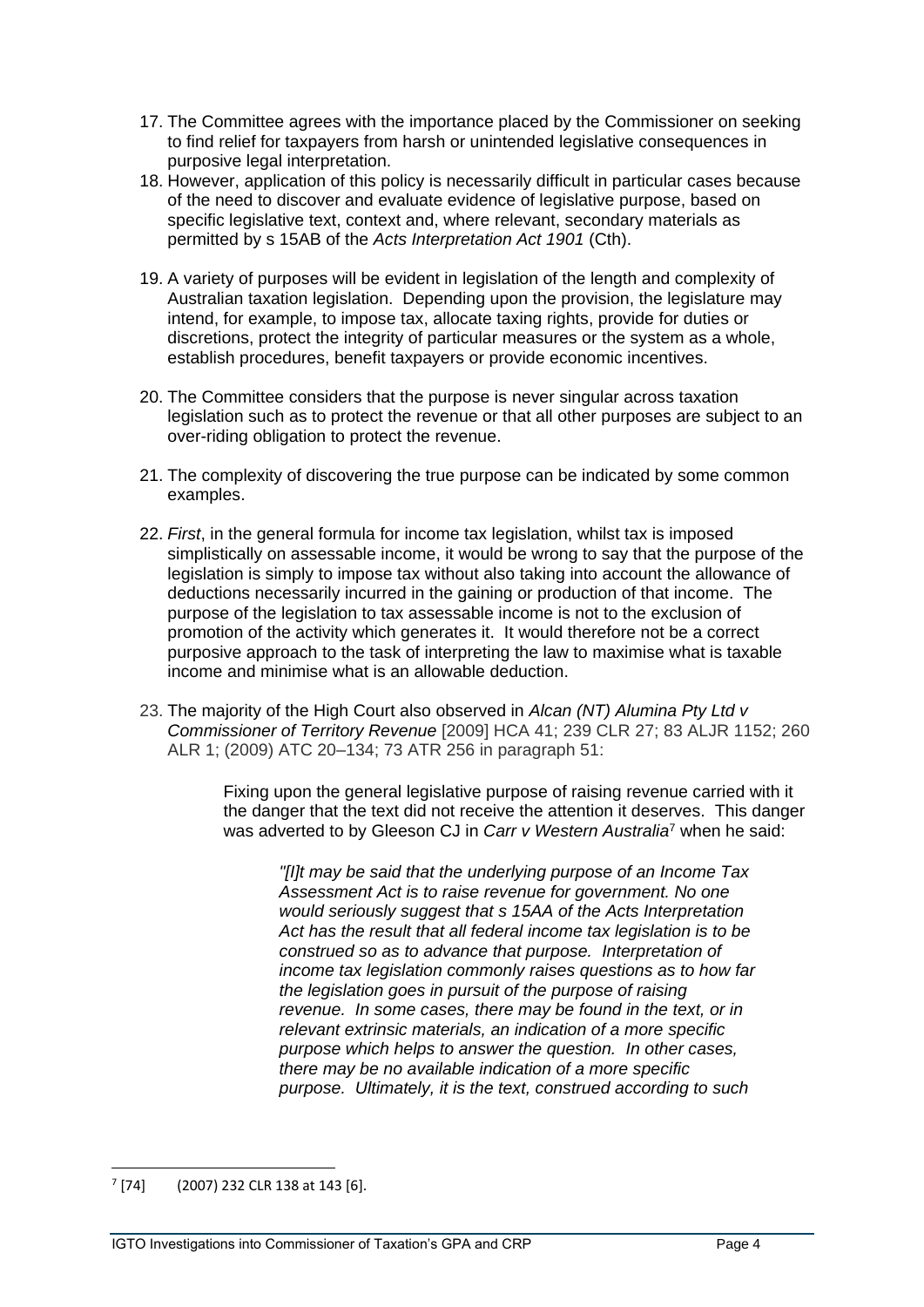*principles of interpretation as provide rational assistance in the circumstances of the particular case, that is controlling."*

- 24. *Second,* in integrity provisions, such as Part IVA or section 100A of the *Income Tax Assessment Act 1936* (Cth) whilst the ultimate goal of the provisions is integrity of a measure or of the system, the legislature also intended that in some cases the integrity rule does not apply. A correct purposive approach to the task of law interpretation gives effect to both purposes.
- 25. Particular care also needs to be taken to ascertain whether the provision imposes a duty or a discretion on the Commissioner, which may be a question where legislation provides for a procedure. The answer may not always be resolved simply by language such as "may" to indicate a discretion because there are cases in which the Courts find that "may" means "must" such as in authorities finding that the Commissioner has no residual discretion not to make a Part IVA determination when otherwise in possession of all the facts that make out the conditions for making a determination. As the Commissioner notes in PSLA 2005/24 [47]:

*The word 'may' in subsection 177F(1) refers to the exercise of a power which arises when it is found that there is a tax benefit obtained in connection with a scheme to which section 177D applies. There is no over-arching or final discretion independent of the exercise of this power:* Cumins v. Federal Commissioner of Taxation *(2007) 66 ATR 57; 2007 ATC 4303; [2007] FCAFC 21 at [41]. That case demonstrates that, if the objective criteria for the application of Part IVA are present, the Commissioner's decision to go ahead and cancel the tax benefit under section 177F is not open to challenge on the basis that the Commissioner ought not to have exercised that power because, for example, he has in doing so failed to take into account some further matter that is said to be relevant. See also the remarks of Hill J (Carr and Hely JJ agreeing) in* Federal Commissioner of Taxation v. Sleight *(2004) 136 FCR 211; 2004 ATC 4477; (2004) 55 ATR 555; [2004] FCAFC 94 at [103] to [110] and [114].*

- 26. Resolution of the correct legal interpretation is available in the Courts but this necessarily takes time and is subject to appeals, potentially to the High Court.
- 27. Applying the Commissioner's policy to pursue a purposive legal interpretation before considering the general power of administration is nothing if not challenging. Awaiting judicial clarification, whilst giving certainty, will usually take a period of time that will significantly delay the giving of relief to taxpayers. Clearly there is the option of seeking the exercise of the Commissioner's remedial power but current experience is that its exercise is infrequent. In the end, however, the GPA does not provide relief for taxpayers from the operation of the law.
- 28. The Committee recommends that the IGTO inquire into the administrative measures behind the Commissioner's policy to exhaust the possibilities of a purposive legal interpretation to provide relief for taxpayers where there will otherwise be harsh or unintended consequences. These fall into a number of areas.
	- a. Whether there is a sufficiently clear ATO statement as to what is purposive legal interpretation, whether it is widely disseminated within and outside the ATO and whether it is followed faithfully in the ATO as part of its organisational culture. This statement needs to be more than a recitation of applicable judicial statements. It needs to set out clear principles as to what it means to make a purposive interpretation of the law and analytically how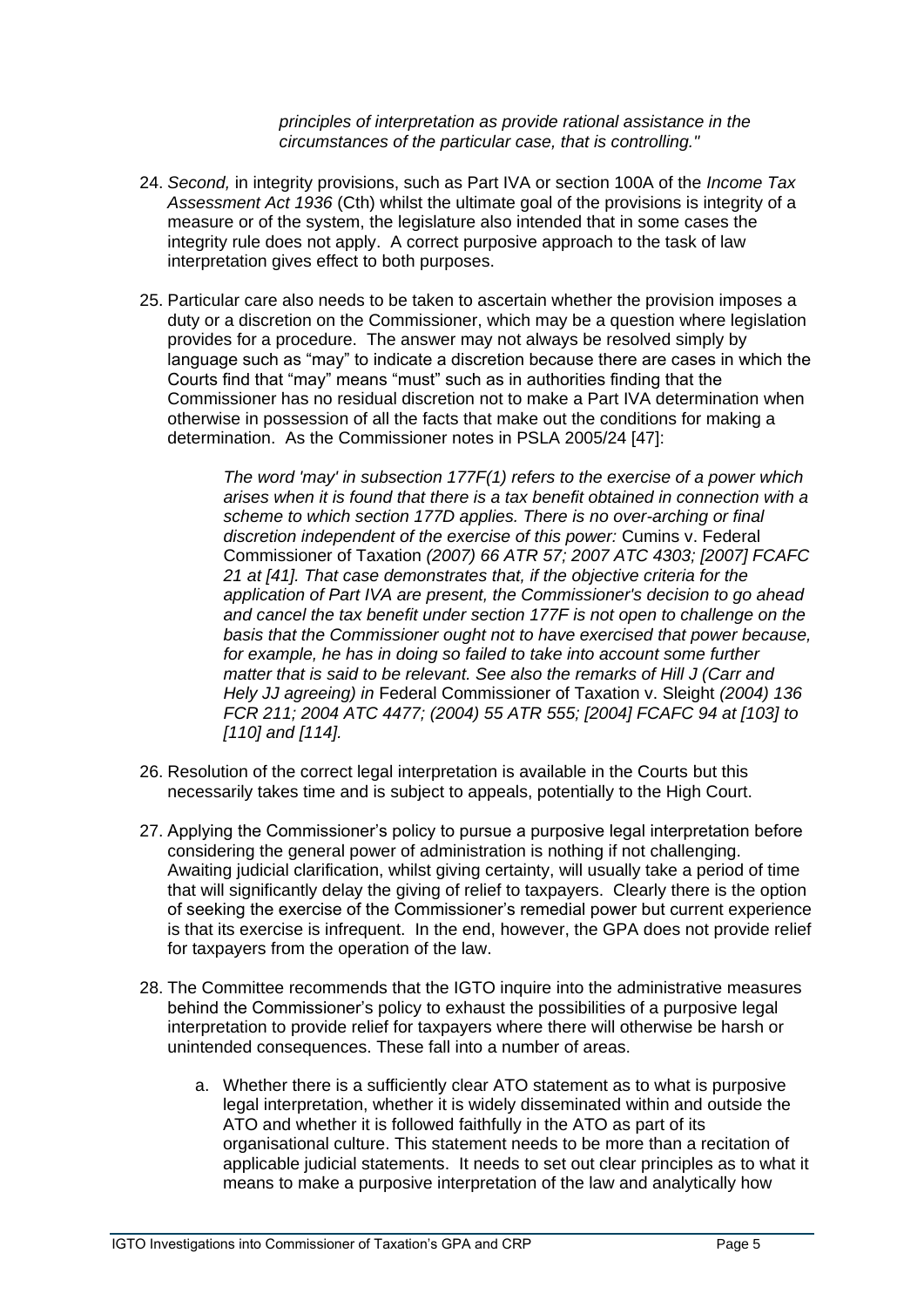those principles are to be applied. Detail and nuance are required in the principles as necessary to address the wide variety of difference in legislative context and legislative complexity.

- b. Training programs for ATO officers engaged in law interpretation to ensure that the Commissioner's policy in respect of purposive law interpretation is given due deference. This should extend to testing that the programs inculcate a nuanced and searching approach to the discovery of legislative purpose as discussed earlier rather than inculcation of a singular purpose of revenue protection.
- c. ATO input into legislation design and production of legislative guidance seek to ensure that legislative purpose is clearly articulated. This should extend to achieving clarification as to what is a duty on the Commissioner as compared to what is a discretion. This is an area that lends itself to standardisation by way of statements in, for example, Explanatory Memoranda and Law Companion Rulings. Further the ATO is well placed to identify legislative opportunities to enlarge its discretions especially in respect of procedural matters so that it is empowered to give taxpayers relief. A simple example is in respect of conferring a clear power for the Commissioner to give an extension of time. Presently these powers are sometimes conferred, sometimes not. It is hard to ascertain what is the consistent and rational policy that explains the position in either case. The Committee submits that the ATO is well placed to identify opportunities for procedural discretions to be included in the law based on a standard policy that it should have a discretion to provide taxpayers relief, such as an extension of time, in appropriate cases.
- d. The ATO needs proper governance of law interpretation to ensure that the correct approach to purposive law interpretation is taken uniformly across the agency. The Committee acknowledges the valuable role played by senior panels such as the Public Rulings Panel, sometimes with expert external parties as members. The IGTO should also consider whether the ATO applies an appropriate level of rigour to ATO guidance products like tax determinations, private rulings and guidance not in the form of rulings such as in fact sheets and online.
- e. The ATO Tax Counsel Network, the ATO's network of retired judges and the independent Bar, are already powerful agents that should be able to support the governance framework for purposive law interpretation and bring to bear skills that can be widely leveraged in aid of the Commissioner's policy. The question that we invite the IGTO to examine is whether those agents are effective in those roles and whether their influence could be extended more widely in aid of the Commissioner's policy.
- f. Transparency of the application of the Commissioner's policy where there are competing views of the purposive interpretation of the law and the resolution of that competition. The Committee acknowledges that in the end the Commissioner must form a view of the law in a timely way, but the question is whether that process effectively and transparently resolves competing views of the purposive interpretation. The Committee acknowledges current measures such as including alternative views in public rulings and recording alternative views in compendiums as part of consultation processes. The Committee questions whether that type of approach can go further, calling in sooner and more widely the ATO Tax Counsel Network to assist with the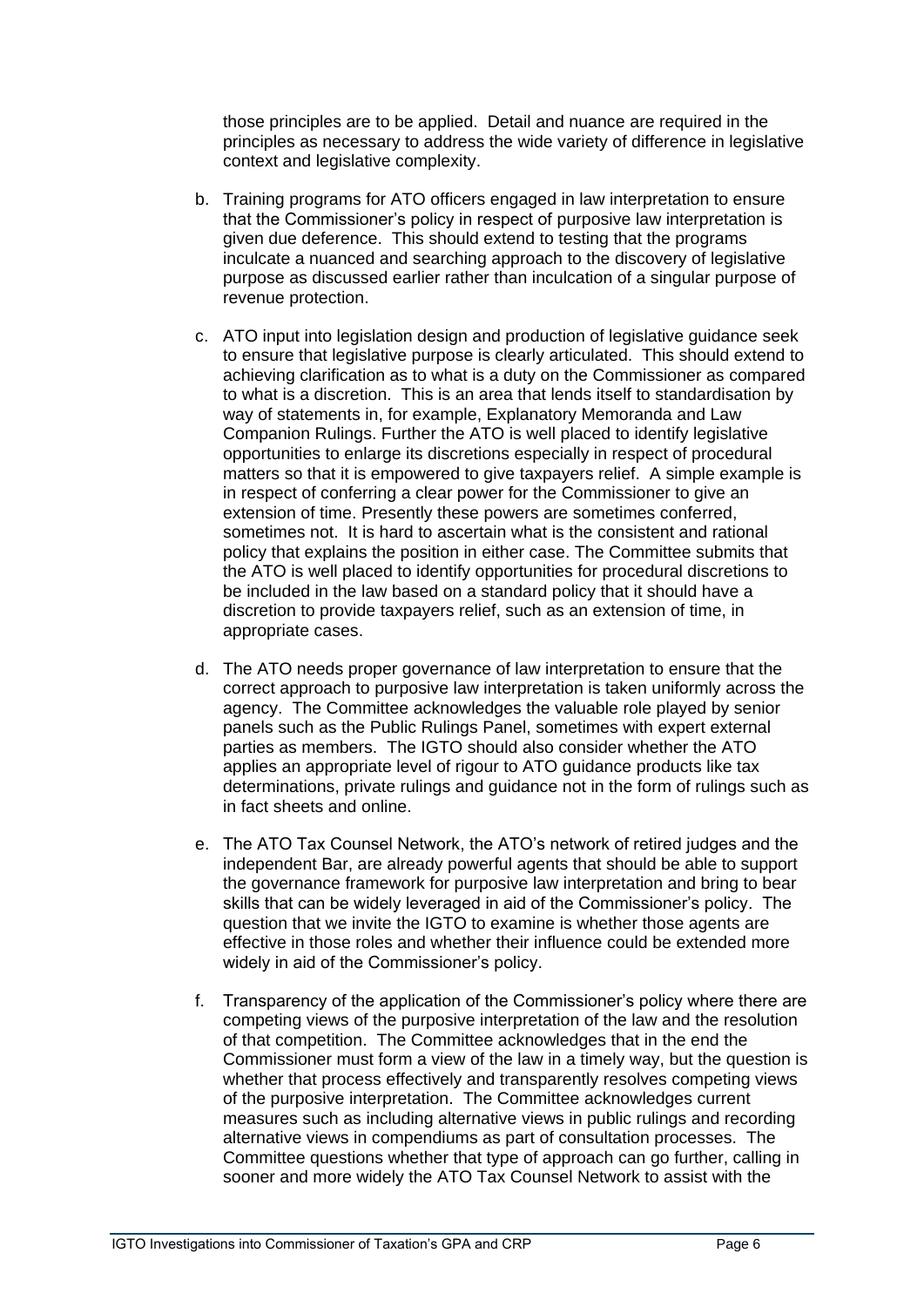resolution of competing views. The Committee recognises that sometimes consultation occurs on a confidential basis but suggests that views provided confidentially may be able to noted without attribution so as to guard confidentiality and ensure a degree of transparency.

#### *What else can the Commissioner Do? Raising Awareness*

- 29. It would be useful to raise awareness of common situations, such as in audits, assessments, recovery and collection, in which the Commissioner does or does not have a power or duty so that taxpayers, the tax profession and policy makers are properly informed as to whether the Commissioner can provide taxpayers relief.
- 30. Presently this lack of awareness derives from several problems:
	- a. The legal position is not seen as core to day to day tax practice as compared to substantive income tax law;
	- b. There are difficult questions involved, some of which require judicial consideration eg when does the Commissioner have a duty as against a discretion or scope for use of the GPA or CRP.
- 31. As long as these powers and duties are not widely understood, false expectations will continue to have currency as to what the Commissioner can do administratively and there will be lost opportunities because of a wrong belief that the Commissioner cannot assist.
- 32. Awareness could be raised by an ATO guidance product and tax profession education. Further there could be development of the Taxpayers Charter.

#### *Is there more that can be done using the GPA?*

- 33. The Committee considers that it is open to the Commissioner to apply the GPA more widely in respect of genuine taxpayer mistakes in the completion of tax returns, making elections, giving notices and completing approved forms generally.
- 34. In that regard we observe that the second example the Commissioner gives, noted above, of a permitted use of a GPA is in respect of third-party mistakes. The Committee considers that the same logic could apply to genuine taxpayer mistakes.
- 35. Clearly a taxpayer must be able to establish that the mistake is genuine so that the integrity of the tax system is not exposed to abuse.
- 36. The Committee considers that the Commissioner could develop clearer guidelines for what is a "genuine mistake" and other practical compliance approaches to provide taxpayers relief from those mistakes.
- 37. The Committee recognises that there will be limitations such as amendment periods of review but does not see a need for legislation to empower the Commissioner, in the absence of countervailing duties or legal obligations, to allow a taxpayer to correct a genuine mistake.
- 38. That said the GPA is not a relieving provision for the operation of the law nor to restrain the Commissioner's duties to apply the law, as noted in *Macquarie*. If this is seen as a problem, then the solution is legislative.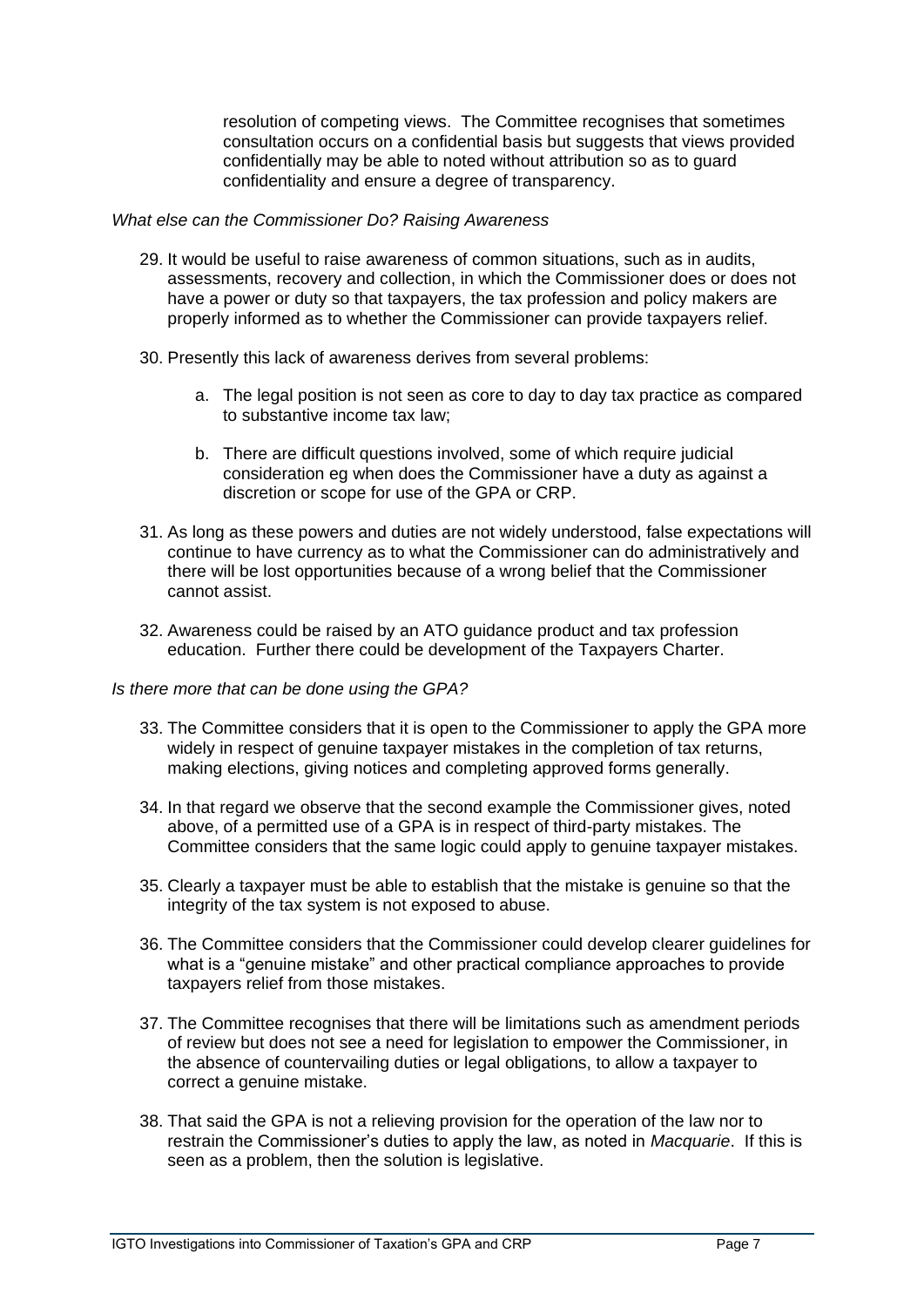39. A comparison between the Australian position and different legislative regimes with respect to the general power of administration including New Zealand is undertaken in the enclosed paper by DW Marks QC "*Not My Money To Give Away*" The Tax Specialist, August 2018 [18-29].

# *Equity*

- 40. The Committee is concerned about unequal treatment of taxpayers in the same position that arises when the Commissioner's view of the law changes. The situation of concern arises where the Commissioner decides, in reliance on the GPA, to not commit compliance resources retrospectively. If the Commissioner's new view of the law is stricter than previously, those who acted on the old view of the law receive more favourable treatment than taxpayers subject to the new view of the law. If the Commissioner's new view of the law is more lenient than previously, those who acted on the old view of the law receive a stricter treatment than taxpayers subject to the new view of the law.
- 41. The Committee recognises that the achievement of equity is not a simple matter. This is a topic warranting further consultation by the ATO before it seeks to take "practical compliance approaches" in particular cases in the event the ATO view of the law changes.
- 42. The Committee does see a difference between where the cause of the interpretation change is a supervening event such as legislative change or a Court decision as against the ATO otherwise changing its view for no apparent reason. The former is of less concern because the ATO is there responding to those events as distinct from the latter where the legal interpretation process is entirely within its control.
- 43. It would be helpful if the ATO consulted on and published guidelines to deal with the issues under discussion concerning the practical compliance approaches where there is a change of ATO view of the law.

## *Reviewability*

- 44. Decisions by the Commissioner in reliance upon the GPA appear not to be reviewable under the *Administrative Decisions (Judicial Review) Act 1977* (Cth) (ADJR Act) because they are not counted as decisions under an enactment. <sup>8</sup> As a consequence those decisions are practically unreviewable unless a case based on manifest bad faith could be established in the course of a proceeding brought under s 39B of the *Judiciary Act 1903* (Cth). It is the lack of judicial review that is of concern to the Committee.
- 45. Nevertheless, the Commissioner requires that the GPA be exercised in accordance with administrative law principles. <sup>9</sup> Whilst this is a step in the right direction the absence of review remains a concern.
- 46. The Committee considers that in some cases decisions made in exercise of the GPA should be reviewable. Generally, we consider that review should be available where all the other conditions for obtaining review under the ADJR Act exist but for there not being a decision under an enactment due to *Hutchins*. An area ripe for attention is in the collection and recovery process.

<sup>8</sup> See *Hutchins*, op cit.

 $^{9}$  PSLA 2009/4 [4], Appendix B [10-11].